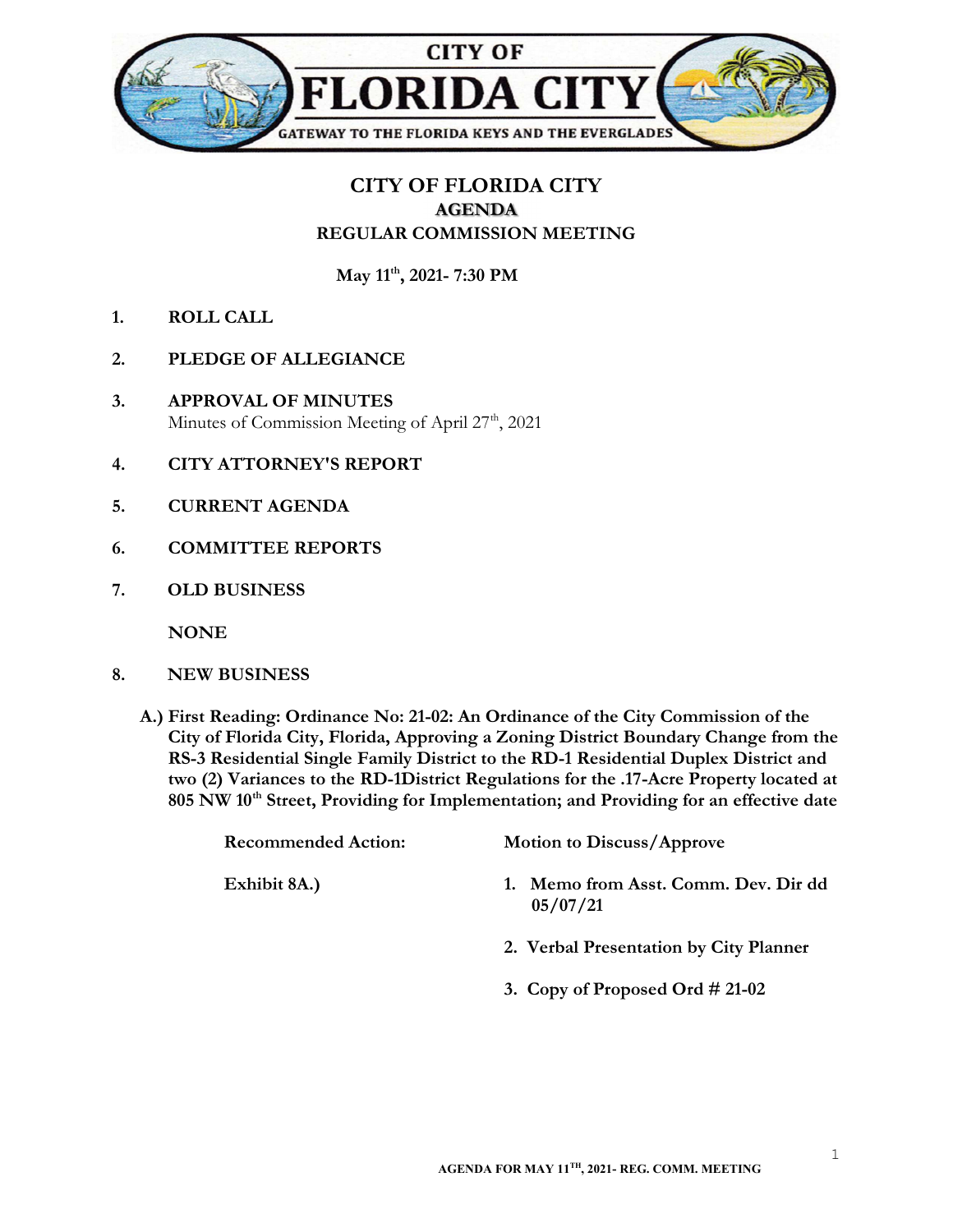B.) Resolution No: 21-30: A Resolution of the City Commission of the City of Florida City, Florida, Approving Aquagenics as a Sole Source Provider for the Aeration System for the Palm City Canal project; Authorizing the Execution of a Special Service Agreement with Aquagenics not to Exceed the amount of \$99,870.00; providing for an effective date

| <b>Recommended Action:</b> | <b>Motion to Discuss/Approve</b>            |
|----------------------------|---------------------------------------------|
| Exhibit 8B.)               | 1. Memo from City Engineer<br>Dd $05/05/21$ |
|                            | 2. Verbal Presentation by CRA Dir.          |
|                            | 3. Copy of Proposed Reso $\#$ 21-30         |
|                            | 4. Special Service Agreement                |

C.) Resolution No: 21-31: A Resolution of the City of Florida City, Florida, Approving the Tentative Plat of "Sebastian Place", A subdivision from eight parcels with Folio Numbers: 16-7919-001-0032, 16-7919-001-0325, 16-7919-002-0250,16-7919-002-0260, 16-7919-002-0270, 16-7919-002-0290,16-7919-003-0300 and 16-7919-003-0310 located approximately on the North side of East Palm Drive (SW 344<sup>th</sup> St) between NE  $6<sup>th</sup>$ Ave (SW 172nd Ave) and Factory Shops Blvd, Florida City, FL

| <b>Recommended Action:</b> | <b>Motion to Discuss/Approve</b>          |
|----------------------------|-------------------------------------------|
| Exhibit 8C.)               | 1. Memo from City Engineer<br>Dd 05/06/21 |
|                            | 2. Verbal Presentation by City Engineer   |

## 9. CITIZEN'S PRIVILEGE

10. ADJOURNMENT

3. Copy of Proposed Reso # 21-31